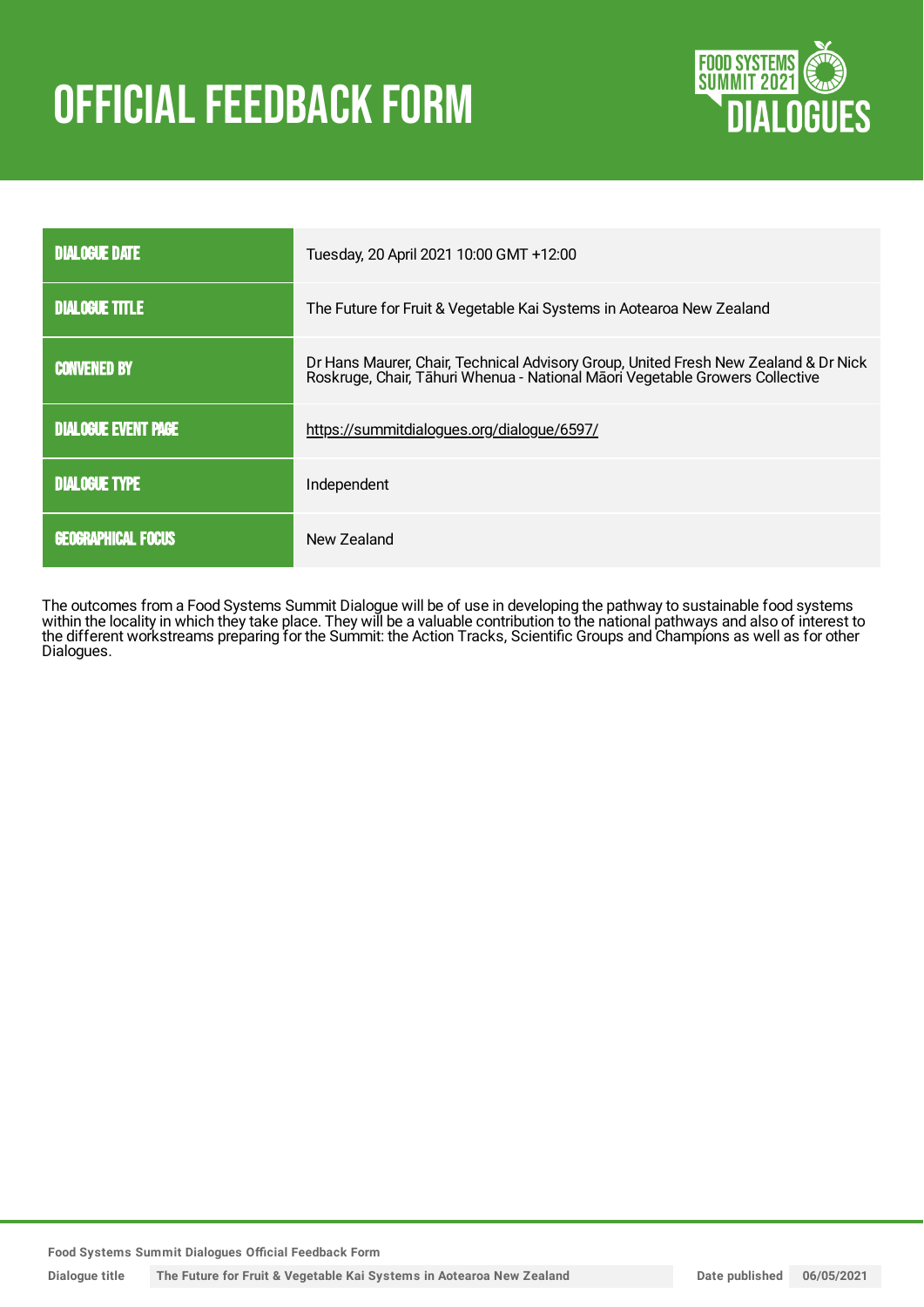## 1.PARTICIPATION



#### NUMBER OF PARTICIPANTS FROM EACH STAKEHOLDER GROUP

- 2 Small/medium enterprise/artisan 0 Workers and trade union
- 3 Large national business 0 Member of Parliament
- 5 Multi-national corporation 0 Local authority
- 
- 
- 2 Large-scale farmer 12 Decree 1 2 Decree 1 2 Decree 1 2 Decree 1 2 Decree 1 2 Decree 1 2 Decree 1 2 Decree 1 2 Decree 1 2 Decree 1 2 Decree 1 2 Decree 1 2 Decree 1 2 Decree 1 2 Decree 1 2 Decree 1 2 Decree 1 2 Decree 1 2
- 7 Local Non-Governmental Organization 0 International financial institution
- 3 International Non-Governmental Organization 6 Private Foundation / Partnership / Alliance
- 4 Indigenous People **12 Consumer group** 1 Consumer group
- 4 Science and academia 14 Other
- 
- 
- 
- 0 Small-scale farmer 0 Government and national institution
- 1 Medium-scale farmer 1 Medium-scale farmer 1 Regional economic community
	-
	-
	-
	-
	-

**Food Systems Summit Dialogues Official Feedback Form**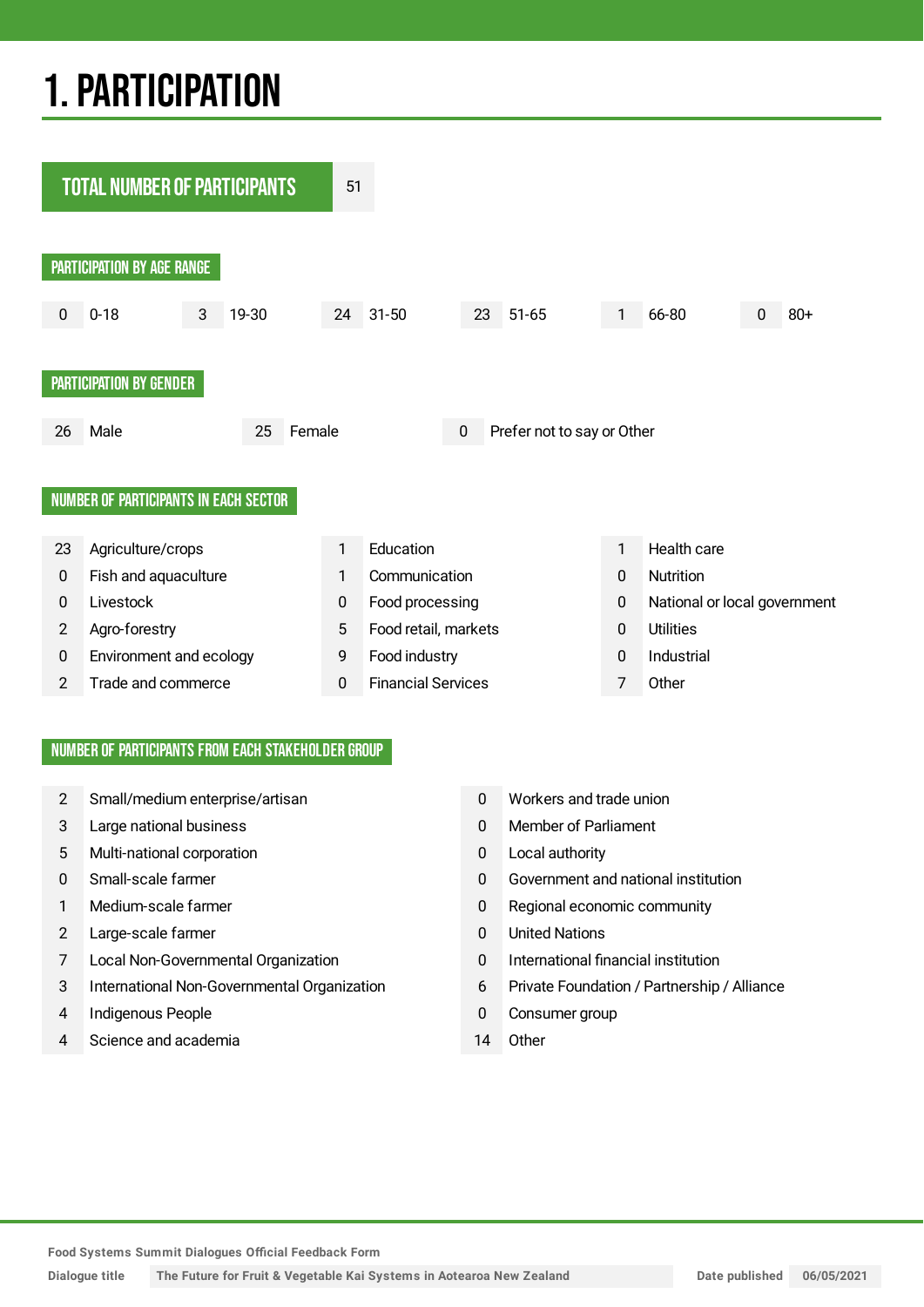## 2. PRINCIPLES OF ENGAGEMENT

#### HOW DID YOU ORGANIZE THE DIALOGUE SO THAT THE PRINCIPLES WERE INCORPORATED, REINFORCED AND ENHANCED?

The Principles of Engagement were communicated to invitees in the documentation released prior to the event. The event curator introduced the Principles of Engagement in his welcoming remarks. The co-convenors also presented the Principles of Engagement within a brief PowerPoint that aimed to put context around the Dialogue Event.

#### HOW DID YOUR DIALOGUE REFLECT SPECIFIC ASPECTS OF THE PRINCIPLES?

The Principles revolve around the combination of problem recognition, stakeholder definition and engagement, common purpose, a call to action, as well as good manners and respect. All Dialogue Participants participated in good faith and in a constructive manner in this Dialogue. A Dialogue on the topic of food systems, with a focus on fresh produce and involving both commercial and not-for-profit charitable organisations, as well as churches, has not occurred in New Zealand to such an intensity prior to this event. All Participants absorbed the multiple messages they had received about the Principles of Engagement and delivered their views, analysis, opinions and suggestions within the spirit of the Principles.

#### DO YOU HAVE ADVICE FOR OTHER DIALOGUE CONVENORS ABOUT APPRECIATINGTHE PRINCIPLES OF ENGAGEMENT?

Do not assume that Dialogue Invitees will follow hyperlinks to find the Principles by themselves. Use every opportunity that presents itself to communicate the Principles in detail in the leadup to your Dialogue and at the Dialogue Event itself. Remember, some people absorb information better through reading, others through a presentation and others again by hearing the spoken word. Be prepared for surprises occurring within the Dialogue, relating to positions taken by individual participants. As convenor or facilitator, do not assume you know what an individual participant is about to contribute on the basis of their known affiliation.

**Food Systems Summit Dialogues Official Feedback Form**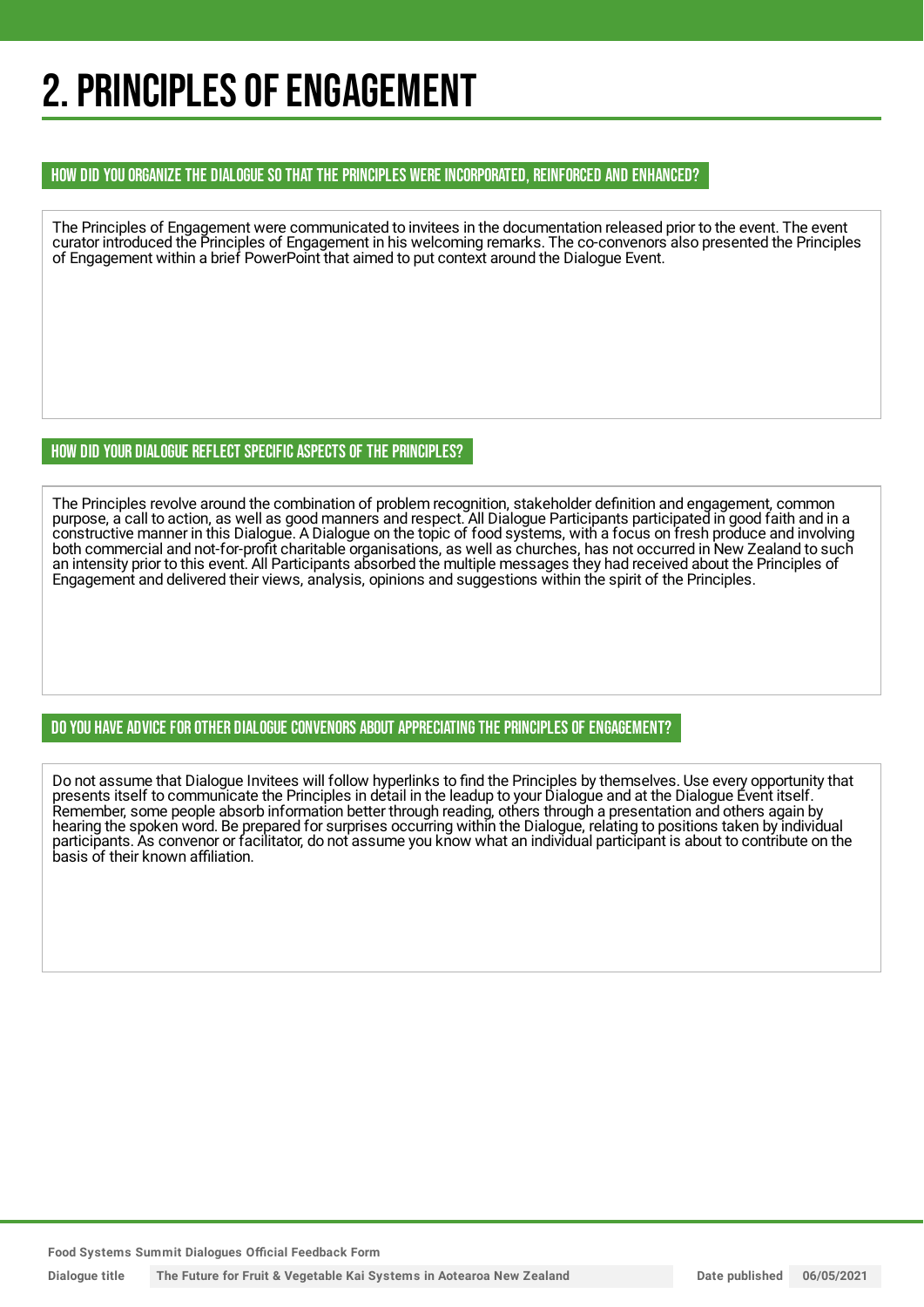## 3. METHOD

The outcomes of a Dialogue are influenced by the method that is used.

#### DID YOU USE THE SAME METHOD AS RECOMMENDED BYTHE CONVENORS REFERENCE MANUAL?

**Yes** ✓ **No**

A YES/NO answer to the question above is, from our perspective, not sufficient for reporting purposes. Our Dialogue stayed within the strategic framework outlined within the Convenor's Reference Manual, but we made adjustments to the respective roles of Curator and Convenor. These were as follows: - Aotearoa New Zealand has a bicultural identity based on the Treaty of Waitangi. This treaty is a living document that has its origin in 1840 when it was signed by representatives of the British Crown and many Māori chiefs. Today it is central to the relationship between Māori, who are recognized as the indigenous people of Aotearoa New Zealand, and all of those who have made Aotearoa New Zealand their home since 1840. On that basis, United Fresh invited Tahuri Whenua, the National Māori Vegetable Growers Collective, to co-convene the Dialogue and appoint Dr Nick Roskruge, Chair of Tahuri Whenua, and Dr Hans Maurer, Chair of the United Fresh Technical Advisory Group, as co-convenors. - For the role of curator, the co-convenors selected the United Fresh President, Jerry Prendergast. Jerry is an experienced MC in a diverse range of industry settings. - Co-convenors and curator agreed on their respective roles in guiding the dialogue beforehand, which ensured a successful and meaningful Dialogue for all Participants. - One of the coconvenors, Dr Hans Maurer is also the representative of the International Federation for Produce Standards (IFPS) on the Private Sector Guiding Group (PSGG) set up by World Business Council for Sustainable Development (WBCSD) to provide guidance and insight for the 2021 Food Systems Summit from a business perspective. Dr Maurer contributed his learnings in that forum into the organisational structure and delivery of this Dialogue. - Informal feedback received from a number of Participants after the event supports the assertion that "points of divergence and convergence were able to surface", and that "all voices were heard". The Dialogue process was not focused inwardly on produce industry issues in an isolated fashion. Rather, it was developed to be inclusive of vulnerable communities within the population, with these being represented by representatives of various churches and NGOs, all of which being operators of food banks or distributors of fresh produce on a non-commercial basis. This deliberate inclusion was to some extent related to the learnings the wider industry generated through the various Covid-19 related lockdowns that have occurred in Aotearoa New Zealand.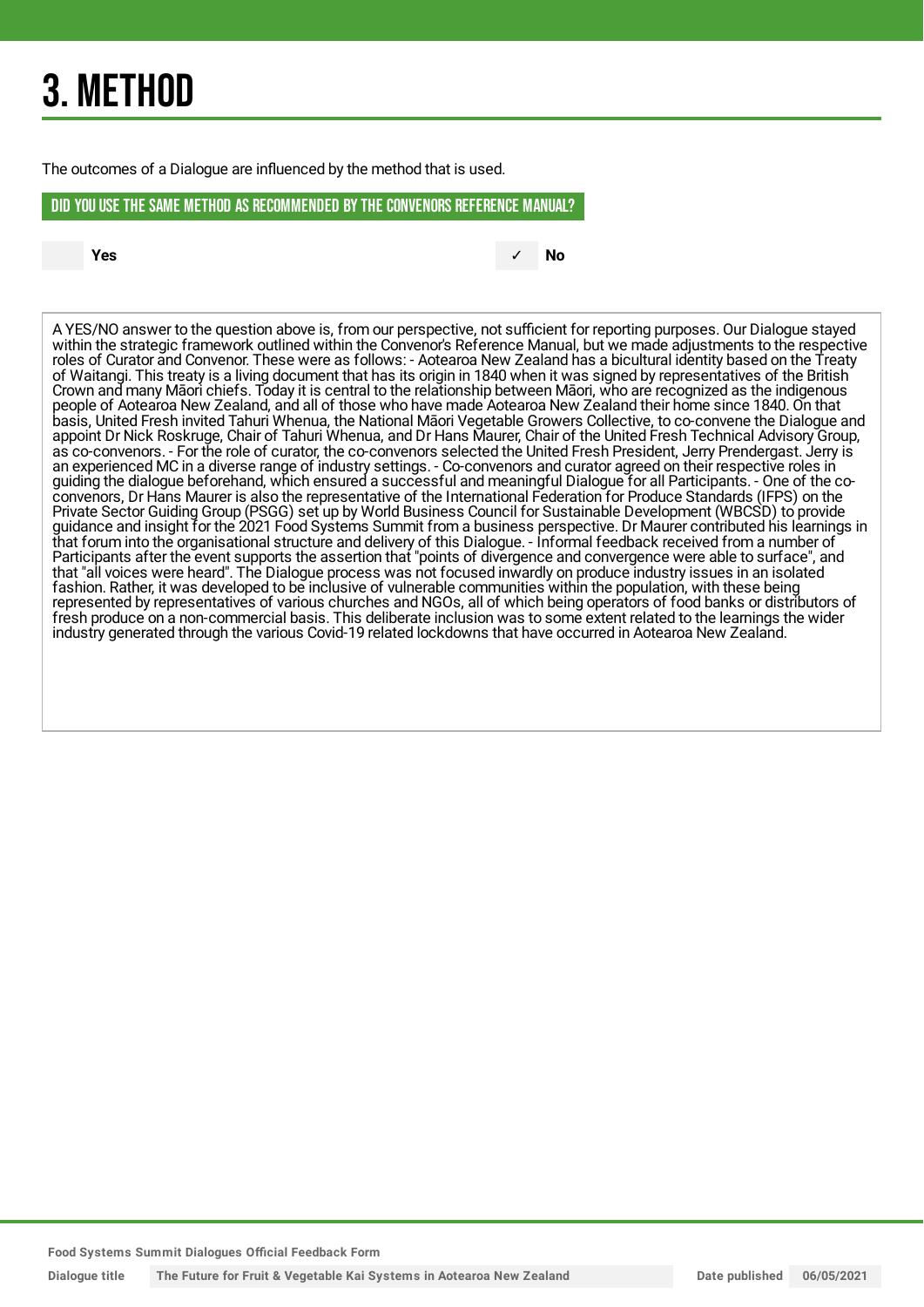## 4. DIALOGUE FOCUS & OUTCOMES

### MAJOR FOCUS

When the co-convenors started the process of selecting the focus of their Dialogue, they, in the first instance, looked at the five action tracks. Each of those action tracks resonated sufficiently to lead to the decision to cover all five of them in our Dialogue. That is exactly what happened. The other supporting focal points that assisted in reaching the decision to include all five action tracks were:

- The role of fresh fruit and vegetables ought to play in everyone's diet;
- The fundamental underpinning element of bi-cultural nationhood in Aotearoa New Zealand;
- The multi-ethnic fabric of Aotearoa New Zealand society;
- The real land and water resource concern prevalent in Aotearoa New Zealand right now;
- The recent experiences in relation to COVID-19 lockdowns, and the resulting pressures on fresh produce supply chains;
- The opportunity to built on structured programmes already in place (e.g., 5+ A Day).

The co-convenors felt they could have easily focused on just one or two of those topics, and this might just occur in future Dialogues. It was felt that is was critical though, at this stage, to take a broad-brush approach in order to ensure that the Aotearoa New Zealand produce industry was able to engage with all action tracks, so that all topics the United Nations Organisers had raised within the Dialogue framework received a response.

#### ACTION TRACKS

#### **KEYWORDS**

| Action Track 1: Ensure access to safe and<br>nutritious food for all      | Finance                      | ✓            | Policy                     |
|---------------------------------------------------------------------------|------------------------------|--------------|----------------------------|
| Action Track 2: Shift to sustainable<br>consumption patterns              | Innovation                   | $\sqrt{2}$   | Data & Evidence            |
| Action Track 3: Boost nature-positive<br>production                       | Human rights                 | $\checkmark$ | Governance                 |
| Action Track 4: Advance equitable livelihoods                             | Women & Youth<br>Empowerment |              | Trade-offs                 |
| Action Track 5: Build resilience to<br>vulnerabilities, shocks and stress |                              |              | Environment<br>and Climate |

**Food Systems Summit Dialogues Official Feedback Form**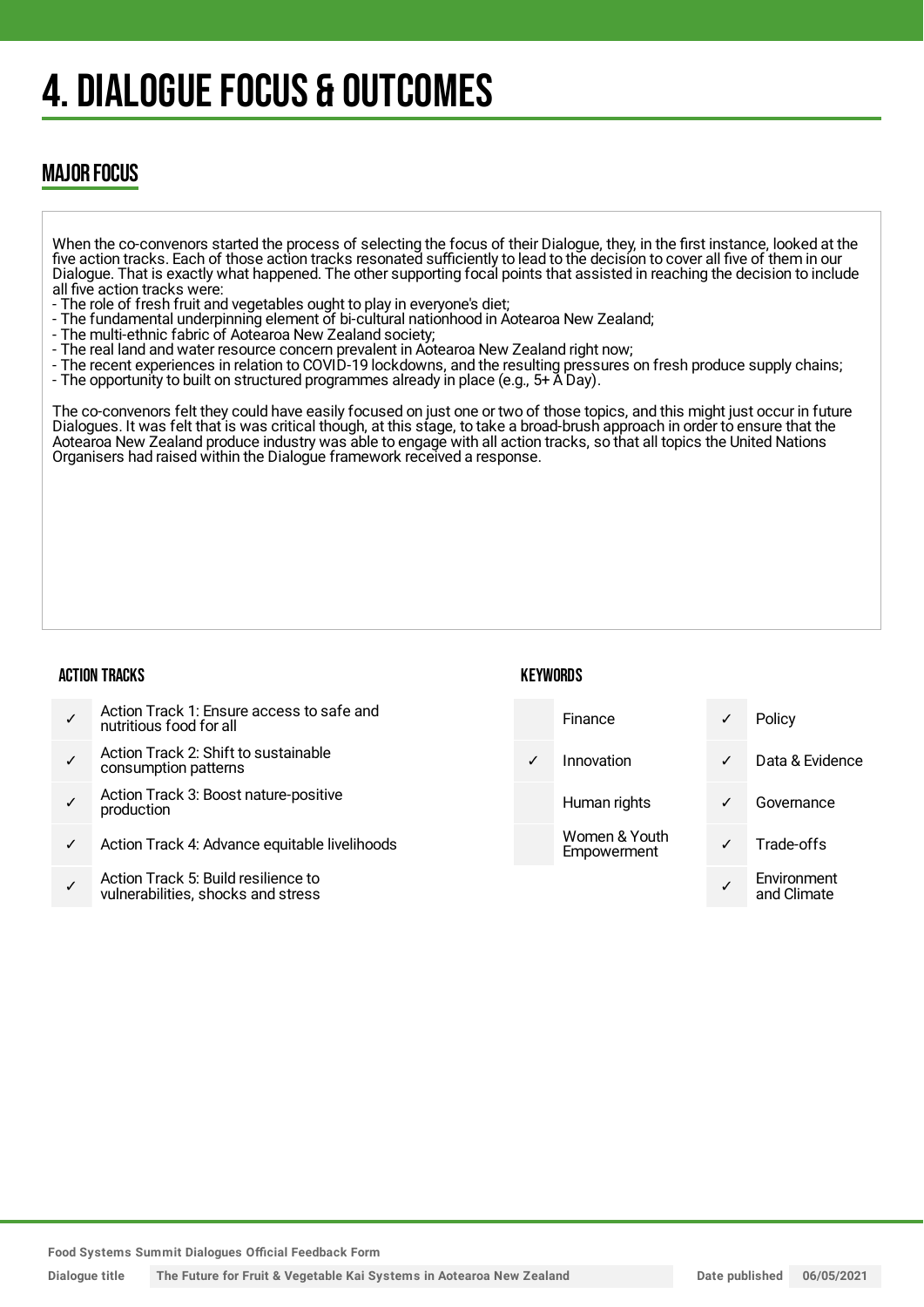### MAIN FINDINGS

Aotearoa New Zealand is a net exporter of food, excelling in key perishable produce categories such as kiwifruit, pipfruit, avocados, onions and others to an extent that belies the challenges we have in terms of distance to our export markets.

At the same time we are able to grow everything we need to feed our growing population. To put this into context, Aotearoa New Zealand had just over 3 million inhabitants in 1981. 40 years later, in 2021, there are 5 million people.

Our bicultural nation structure combined with our multi-ethnical population segmentation does create challenges that spread across all 5 action tracks.

#### The MAJOR FINDINGS that emerged in

THE FUTURE FOR FRUIT AND VEGETAVLE KAI SYSTEMS IN AOTEAROA NEW ZEALAND

Dialogue are:

- The rationale behind the UN Food Systems Summit and the use of this Dialogue as a tool resonated with all participants. - There was general agreement that the UN Sustainable Development Goals have a high level of relevance for Aotearoa New Zealand.

- A dialogue of this nature, with produce industry representatives across the entire supply chain from production to retail, meeting with tangata whenua ("the people of the land", a term by which Māori often refer to themselves) as well as organisations supporting vulnerable communities such as churches, food banks, and NGOs, is not something that has been achieved in this structured format prior to this event.

- In several of the discussion groups, participants coming from different ends of the supply chain spectrum expressed genuine surprise about the ability to conduct a rational dialogue in this format.

- The type of "actions" that can be taken across the 5 discussion topics varies. They are generally 4 distinctly differing reasons for that variation.

-- Actions that can be taken may be obvious because the topic under discussion relates to an initiative that is well established and underway. This is the case with our Discussion Group 4, which focused on using the 5+ A Day programme to aid Advancing Equitable Livelihoods.

-- Actions that can be taken are already underway, with the dialogue affording an opportunity to marshall further resources and resolve, to follow through with these necessary actions. Our Discussion Group 2 focused on access to sustainable land and water resources for production. Just a week prior, the New Zealand Ministry for the Environment released a report entitled "Our Land 2021". The report is addressing exactly that same concern as we dealt with in our Discussion Group. -- Actions that would make sense have been identified, but industry implementers are still trying to come to grips with the consequences and implications, within their micro-environments, of taking actions.

-- The need for Actions is understood but before Actions can be framed, further communication and dialogue is necessary.

Within each group, participants focused on identifying the specific goals and actions that would help deliver the SDGs by 2030, in a manner that aligned with the action tracks and discussed topic. The key discussion outcomes in each of our 5 Discussion Groups are as follows (Starting with Discussion Group 1 and concluding with Group 5):

- Communication and collaboration, between all supply chain participants, will be a main driver to ensuring accessibility of fresh fruits and vegetables.

- Our current systems are structured in a linear fashion, with the primary focus on resource production and extraction. There is very little emphasis, if at all, on sustainable systems or community focused systems. These systems should become more circular, and activities such as regenerating clean water and putting it back into the system should become the norm. - Improved education is key in ensuring our people, including our rangitahi (the future generations), have access to, and knowledge of, new technologies and systems. This will enable our people, including our rangitahi, to develop the necessary skills for participating in the highly skilled technological aspects of the sector.

- Spreading the messages throughout the supply chain is a challenge that requires collective effort from those involved. People see the task as being so substantial, that it is difficult to affect change.

- We need a more proactive approach to the challenges the supply chain faces, aiming for "fewer ambulances at the bottom of the cliff, and more attention on fence strengthening at the top".

The main point from the Tahuri Whenua involvement is the recognition of food sovereignty as a primary indigenous interest in any food value chain being developed, especially those foods still being identified for commercial uptake. So the expectation for 2030 is that food sovereignty is appropriately understood and supported.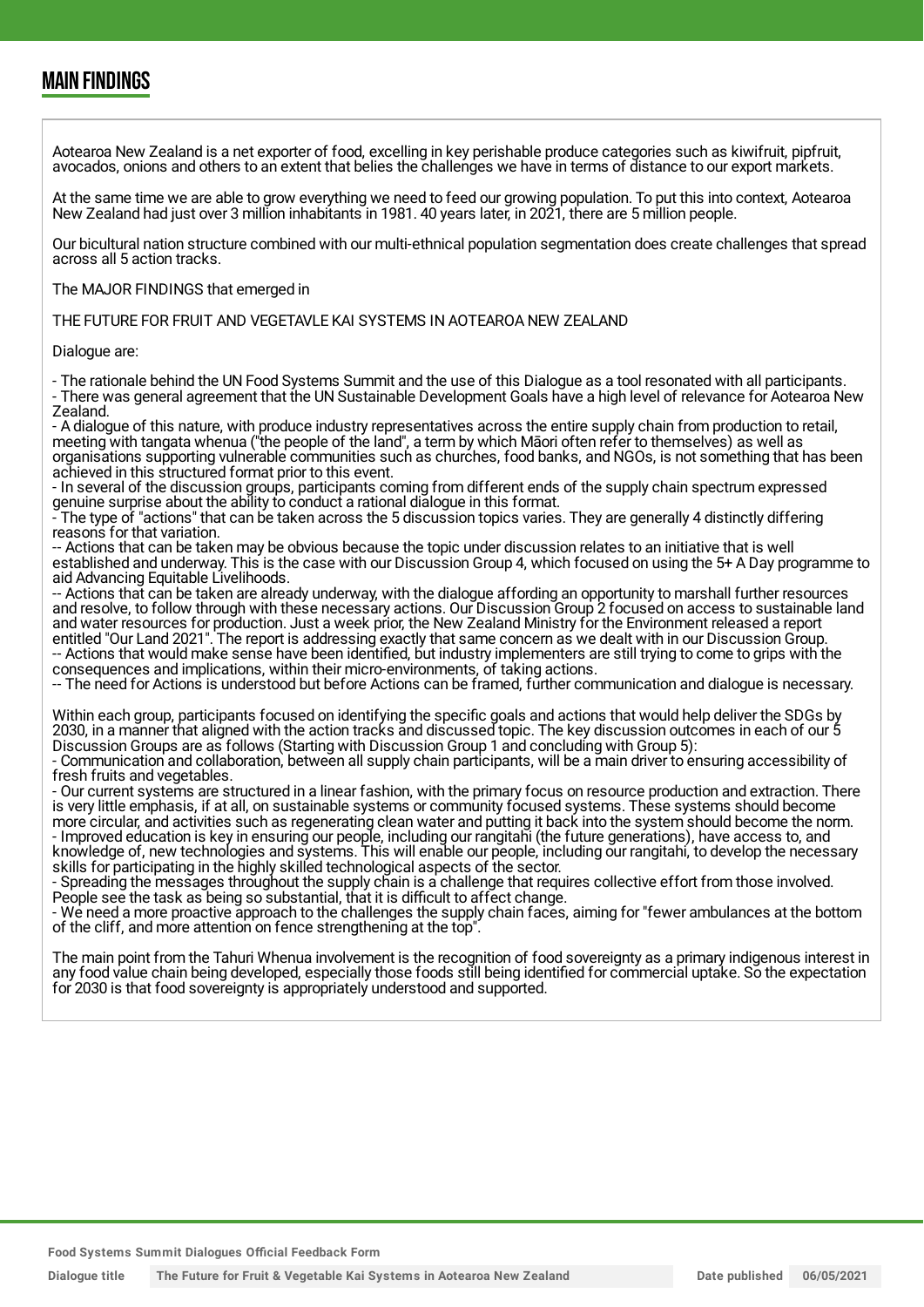#### ACTION TRACKS

- ✓ Action Track 1: Ensure access to safe and nutritious food for all
- ✓ Action Track 2: Shift to sustainable consumption patterns
- ✓ Action Track 3: Boost nature-positive production
- ✓ Action Track 4: Advance equitable livelihoods
- ✓ Action Track 5: Build resilience to vulnerabilities, shocks and stress

|              | Finance                      | $\checkmark$ | Policy                     |
|--------------|------------------------------|--------------|----------------------------|
| $\checkmark$ | Innovation                   | ✓            | Data & Evidence            |
|              | Human rights                 |              | Governance                 |
|              | Women & Youth<br>Empowerment |              | Trade-offs                 |
|              |                              |              | Environment<br>and Climate |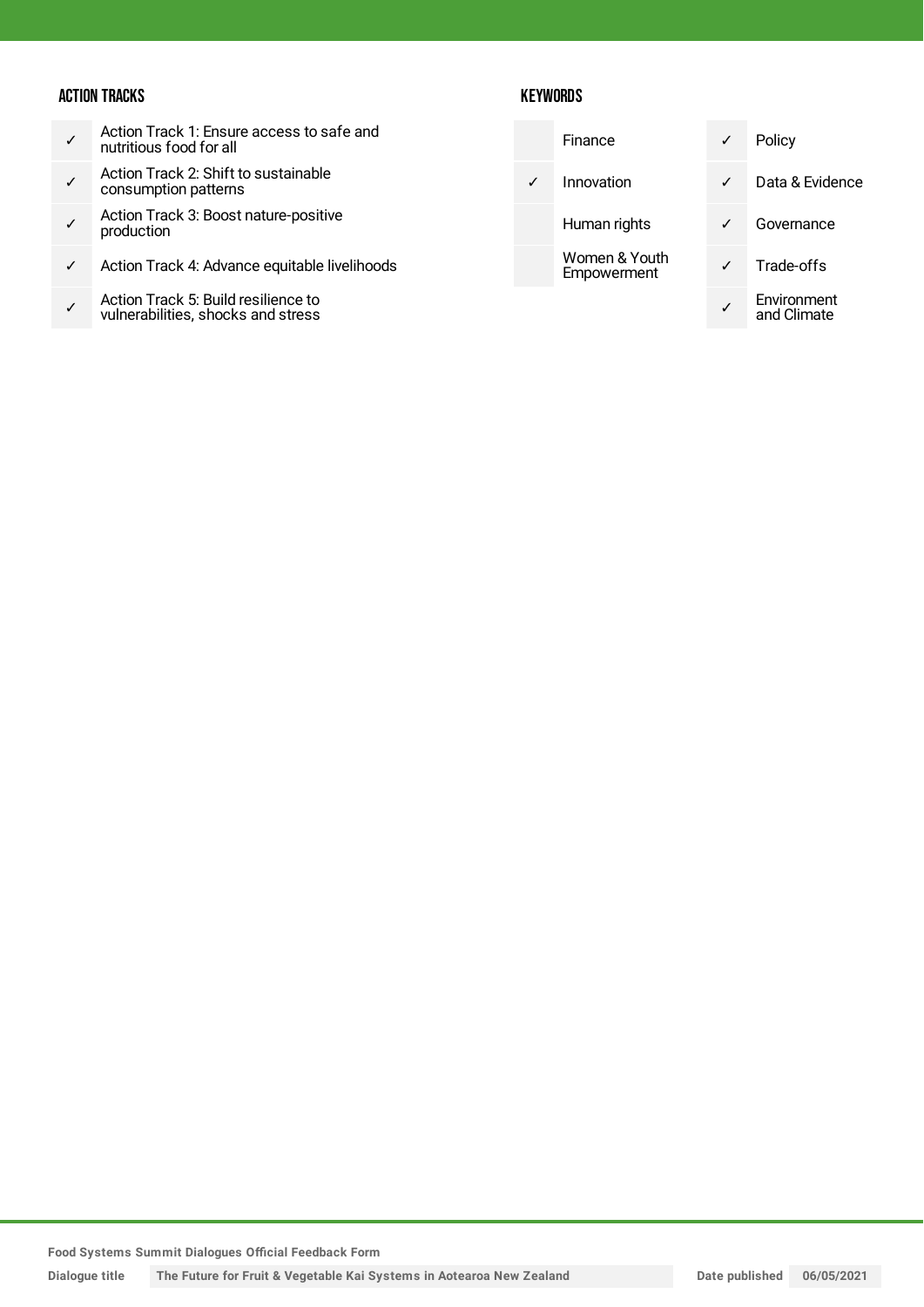### OUTCOMESFOR EACH DISCUSSION TOPIC- 1/5

#### ALL COMMUNITIES IN AOTEAROA NEW ZEALAND HAVE ACCESS TO FRESH FRUIT AND VEGETABLES

The discussion topic aimed at analyzing the constraints and possible solutions needed towards ensuring that everyone has access to fresh fruits and vegetables. This topic refers to an underlying issue that we were already well aware of, but were suddenly reminded of its urgency, when COVID-19 containment measures were put in place. Dealing with such an issue will require an immense effort from everyone involved.

The discussion group for this topic outlined the following outcomes:

- We need to "work collaboratively - not in silos", "give the industry a voice" and "create a communication network of all parties including Iwi/Te Ao Māori", loosely translatable as 'Māori tribes/the Māori way of looking at things'.

- We need to "address transport shortfalls, especially for rural communities".
- We need to "look into the supply chain structures, understand where the gaps are and find opportunities".
- We need to improve "Supporting current channels that are feeding the need in the community".

The listed outcomes are a first step on the journey towards finding common solutions.

#### ACTION TRACKS

#### **KEYWORDS**

| Action Track 1: Ensure access to safe and<br>nutritious food for all      | <b>Finance</b>               | $\checkmark$ | Policy                     |
|---------------------------------------------------------------------------|------------------------------|--------------|----------------------------|
| Action Track 2: Shift to sustainable<br>consumption patterns              | Innovation                   |              | Data & Evidence            |
| Action Track 3: Boost nature-positive<br>production                       | Human rights                 | $\checkmark$ | Governance                 |
| Action Track 4: Advance equitable livelihoods                             | Women & Youth<br>Empowerment |              | Trade-offs                 |
| Action Track 5: Build resilience to<br>vulnerabilities, shocks and stress |                              |              | Environment<br>and Climate |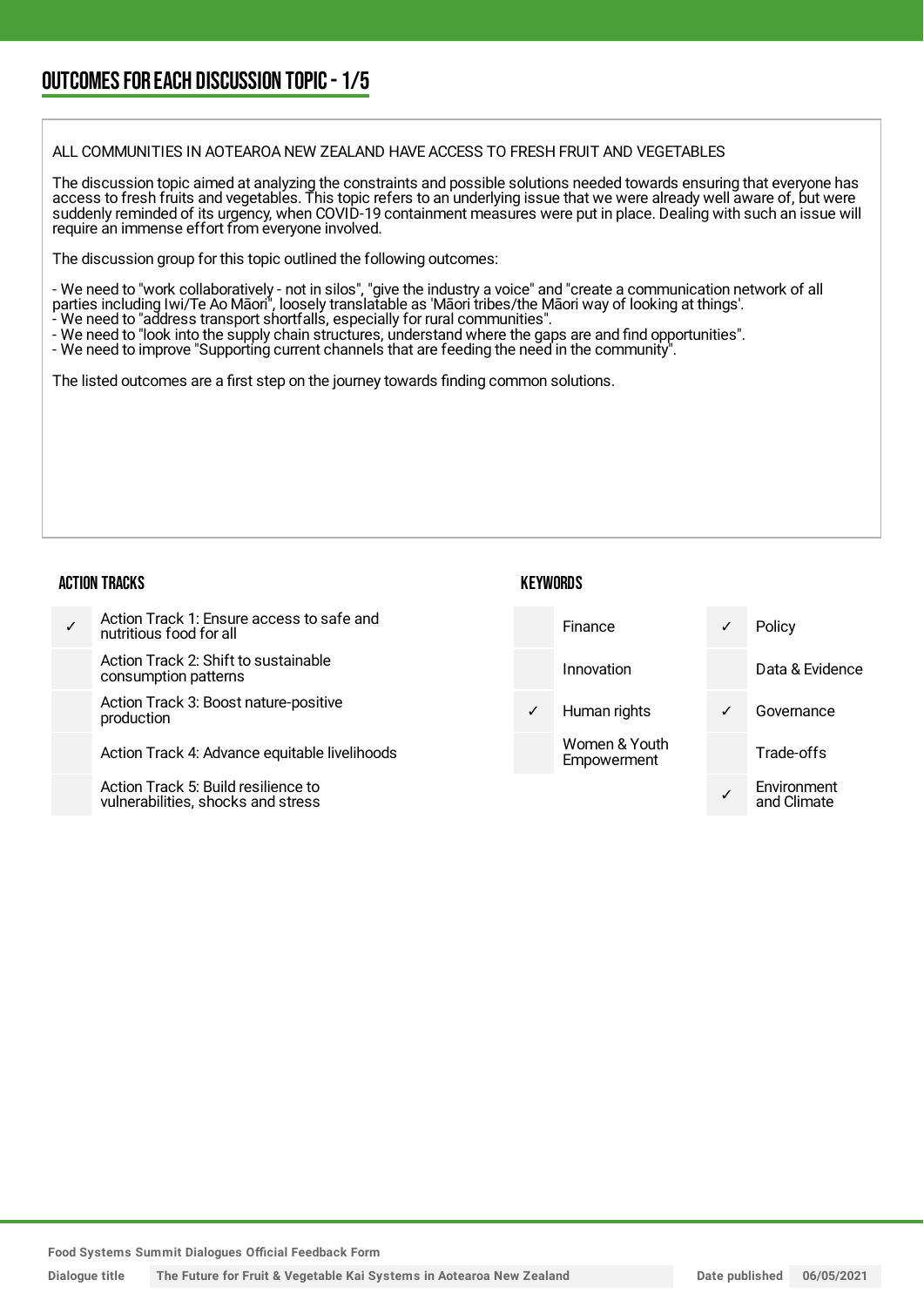SUSTAINABLE ACCESS TO SUITABLE AND AFFORDABLE LAND AND WATER RESOURES ESSENTIAL FOR HORTICULTURAL PRODUCTION HAS BEEN ACHIEVED

From the discussion the following outcomes were highlighted:

- "We need to audit the future concept from a consumer point of view";
- "We tend to gloss over the true value of water and its role in production";
- "There is a clear disconnect around data and its contribution to the future of land use and production";
- "Our current systems are too linear and all about taking of the resource and very little emphasis on giving back";
- "By 2030 we need to have significant inroads to land management and returning inputs";

- Technology is "often for incremental change, expensive and not accessible to all". It is a necessary resource but "needs to be viewed across whole of sector".

#### ACTION TRACKS

| Action Track 1: Ensure access to safe and<br>nutritious food for all      |              | Finance                      |              | Policy                     |
|---------------------------------------------------------------------------|--------------|------------------------------|--------------|----------------------------|
| Action Track 2: Shift to sustainable<br>consumption patterns              | $\checkmark$ | Innovation                   | $\checkmark$ | Data & Evidence            |
| Action Track 3: Boost nature-positive<br>production                       |              | Human rights                 | ✓            | Governance                 |
| Action Track 4: Advance equitable livelihoods                             |              | Women & Youth<br>Empowerment |              | Trade-offs                 |
| Action Track 5: Build resilience to<br>vulnerabilities, shocks and stress |              |                              |              | Environment<br>and Climate |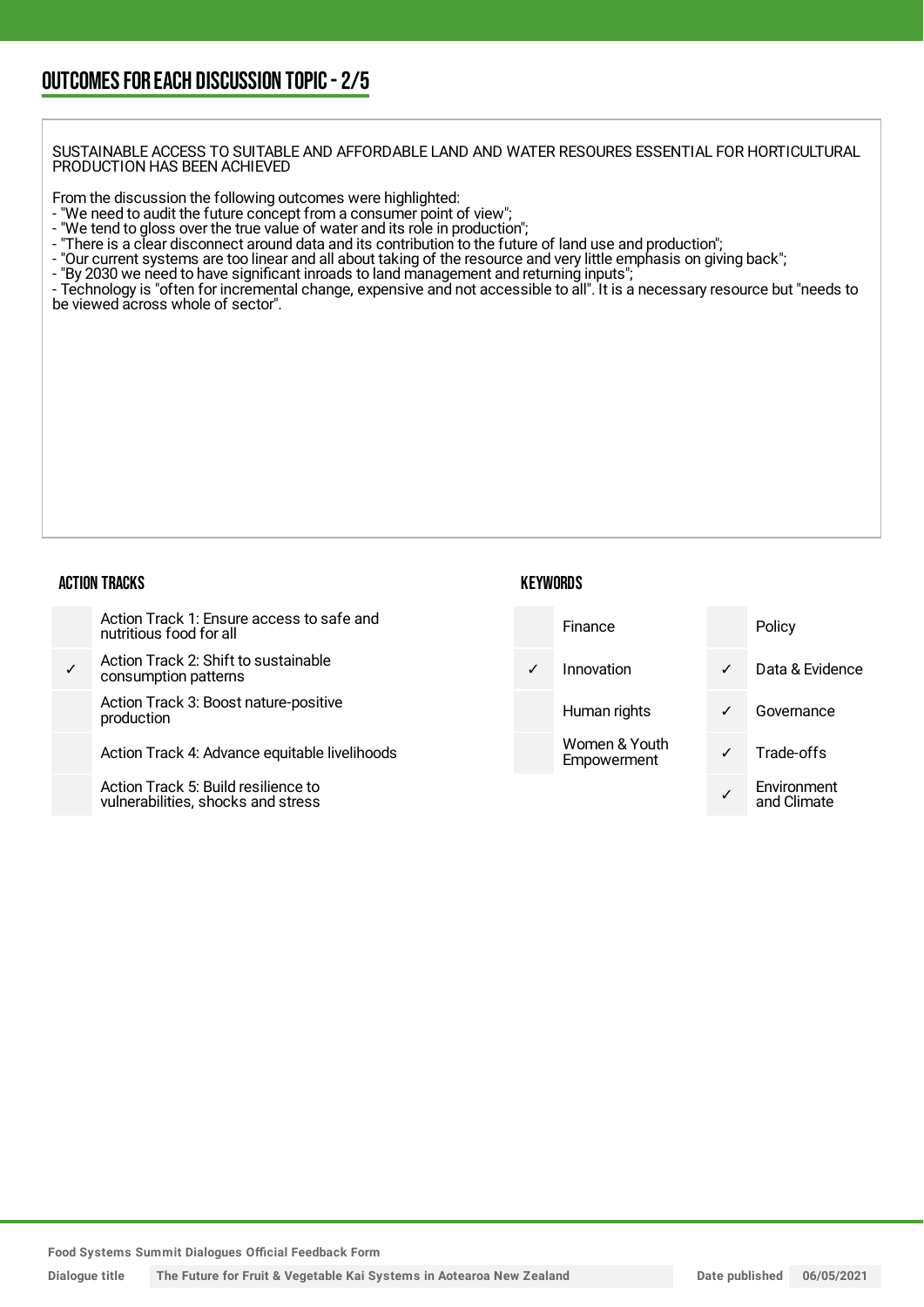### OUTCOMESFOR EACH DISCUSSION TOPIC- 3/5

PRODUCE INDUSTRY USE OF LABOUR AND TECHNOLOGY ARE OPTIMALLY BALANCED AND ALIGNED

The following outcomes were identified by the discussion group participants as the areas where further work is necessary to achieve the goal of "optimally balanced and aligned technologies".

- "Broader education [on food systems], not only within the produce industry, but also within the wider New Zealand society is needed, if we are to achieve optimal balance between labour and technology";

- "Continue developing robust and proper traceability systems from field to fork, which are not currently being fully achieved";

- "Focus on developing a nimble supply chain with real time management, something not currently being fully achieved".

Education was identified as the main area of focus towards achieving optimally balanced and aligned used of labour and technology.

#### ACTION TRACKS

|              | Action Track 1: Ensure access to safe and<br>nutritious food for all      |              | Finance                      |   | Policy                     |
|--------------|---------------------------------------------------------------------------|--------------|------------------------------|---|----------------------------|
|              | Action Track 2: Shift to sustainable<br>consumption patterns              | $\checkmark$ | Innovation                   |   | Data & Evidence            |
| $\checkmark$ | Action Track 3: Boost nature-positive<br>production                       |              | Human rights                 | ✓ | Governance                 |
|              | Action Track 4: Advance equitable livelihoods                             |              | Women & Youth<br>Empowerment |   | Trade-offs                 |
|              | Action Track 5: Build resilience to<br>vulnerabilities, shocks and stress |              |                              |   | Environment<br>and Climate |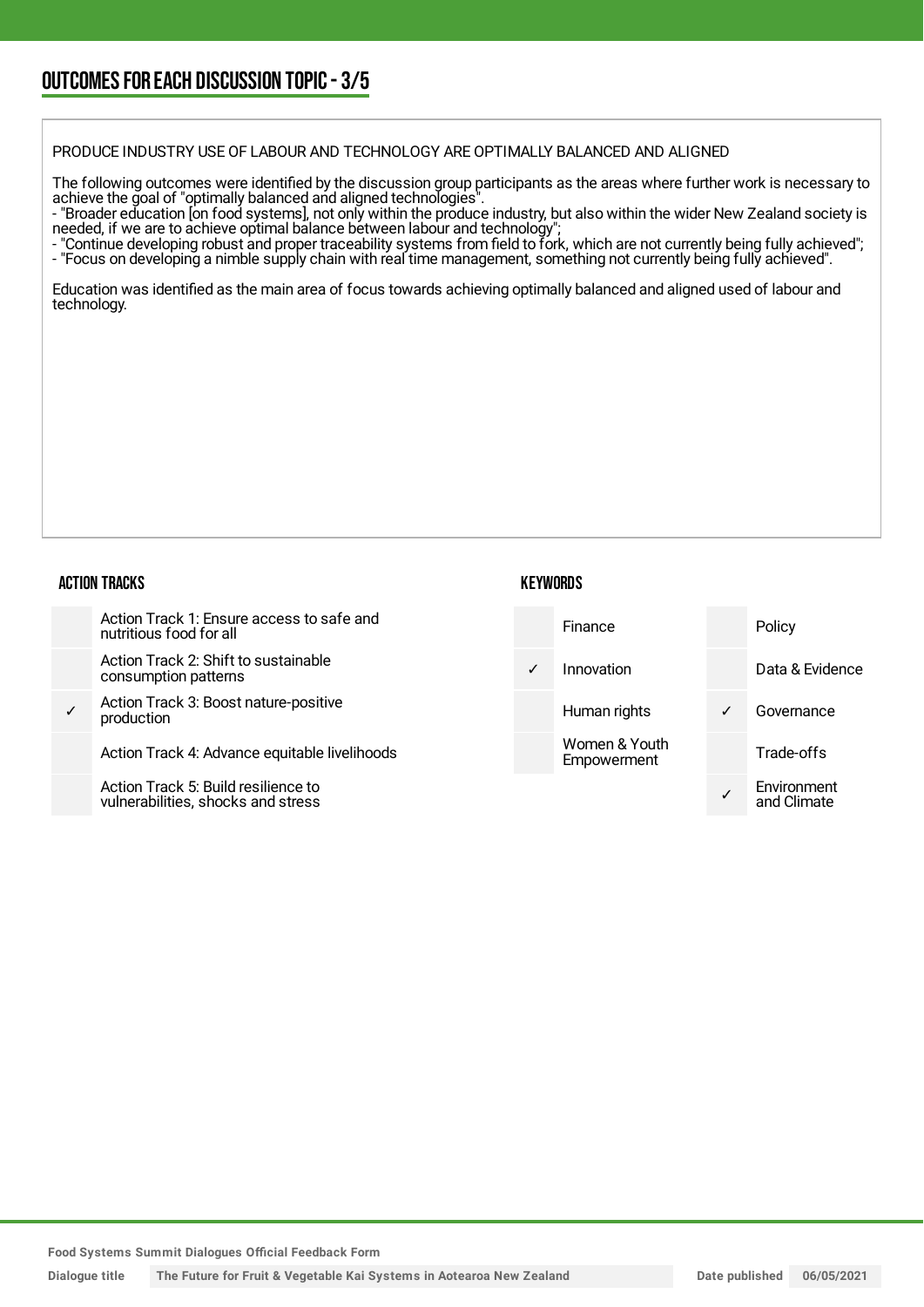### OUTCOMESFOR EACH DISCUSSION TOPIC- 4/5

ALL KIWIS ARE EATING 5+ A DAY AND ARE BENEFITING FROM THE ASSOCIATED NUTRITION AND HEALTH BENEFITS

The following outcomes were identified that will have the greatest impact in the progress towards:

- Improving communication between "industry, government, NGOs, non-profit organisations, right through to consumers"; - Reviewing policies "at macro and micro levels (e.g., accessibility of fruits and vegetables, ensuring maximum crops are harvested, and reintroducing nutrition policies in the education system)", "multiple ministries working together", and "influencing change around marketing (e.g., reinvention of health claims)";

- "Smart use of technology through innovative apps, incorporating ethnic ideas, and fruits and vegetables presented in new ways (e.g., kumara noodles)";

- "Increasing nutrition training for those who are advocates in the health and education sectors (e.g. doctors and teachers)".

Achieving the identified outcomes will generate benefits for the health, economy, and environment of Aotearoa New Zealand and its people.

#### ACTION TRACKS

|              | Action Track 1: Ensure access to safe and<br>nutritious food for all      |              | Finance                      | $\checkmark$ | Policy                     |
|--------------|---------------------------------------------------------------------------|--------------|------------------------------|--------------|----------------------------|
|              | Action Track 2: Shift to sustainable<br>consumption patterns              |              | Innovation                   |              | Data & Evidence            |
|              | Action Track 3: Boost nature-positive<br>production                       | $\checkmark$ | Human rights                 | $\checkmark$ | Governance                 |
| $\checkmark$ | Action Track 4: Advance equitable livelihoods                             |              | Women & Youth<br>Empowerment |              | Trade-offs                 |
|              | Action Track 5: Build resilience to<br>vulnerabilities, shocks and stress |              |                              |              | Environment<br>and Climate |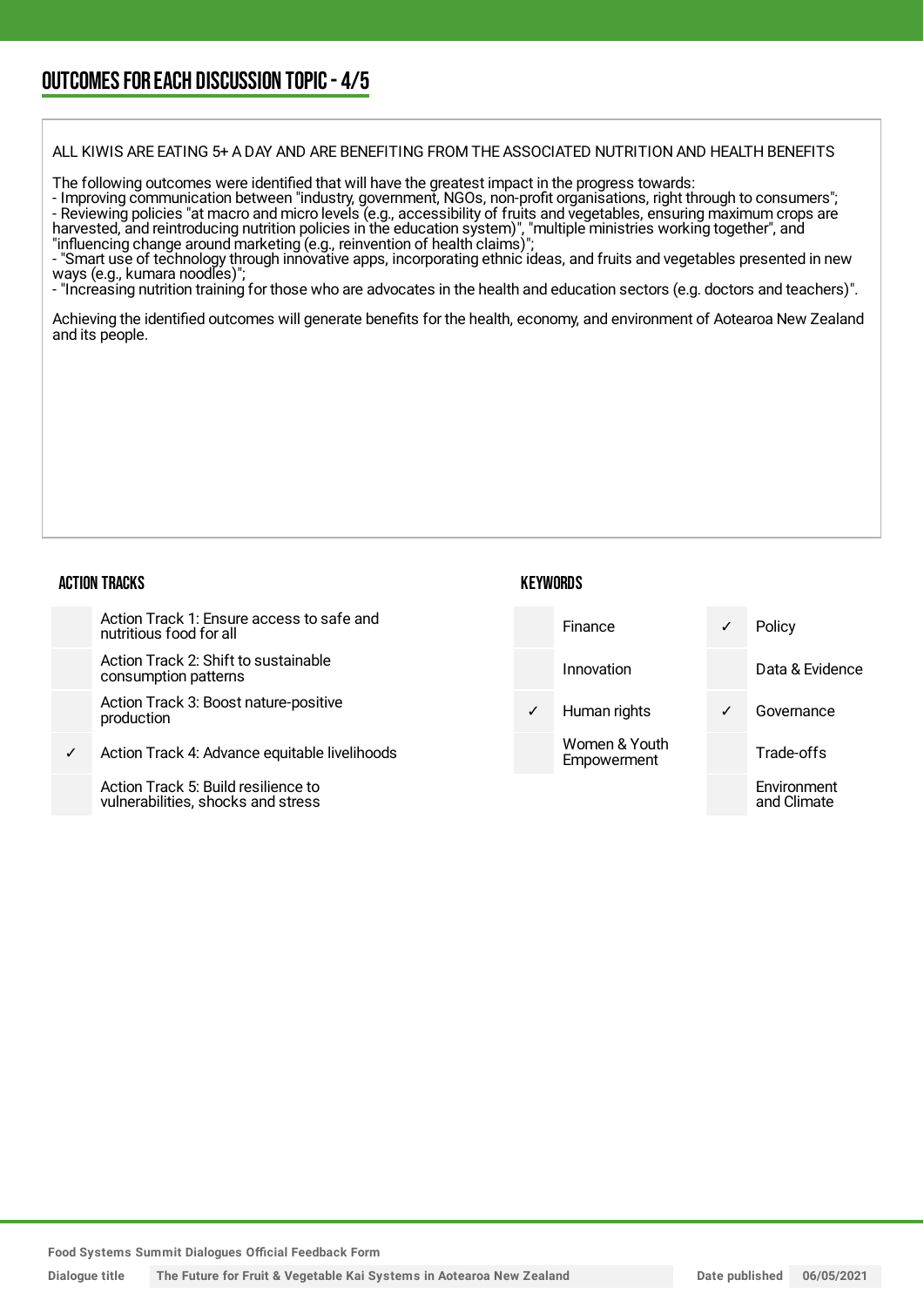FRESH PRODUCE SUPPLY CHAINS ARE OF SUFFICIENT ROBUSTNESS TO COPE WITH CRITICAL EVENTS AND FORCE MAJEURE

The following outcomes were agreed upon by the participants as areas of focus for improvement:

- "Higher focus on education at community level (how to grow and how to cook food)";

- The fresh produce industry needs "to spend more time maintaining the fences at the top of the cliff rather than being the ambulance at the bottom";

- "There is no one solution and approaches to the issues need to be multifaceted";

- Consumers across the population as a whole need help to regain/maintain their connection with the land and its products.

Robustness of the supply chain is entirely dependent on how on well prepared supply chain operators are for the unexpected. To have a robust food system, it is necessary to also understand how to optimise the resources available when producing fruits and vegetables, with an additional focus on minimising waste.

#### ACTION TRACKS

#### **KEYWORDS**

|              | Action Track 1: Ensure access to safe and<br>nutritious food for all      |              | Finance                      |   | Policy                     |
|--------------|---------------------------------------------------------------------------|--------------|------------------------------|---|----------------------------|
|              | Action Track 2: Shift to sustainable<br>consumption patterns              | $\checkmark$ | Innovation                   |   | Data & Evidence            |
|              | Action Track 3: Boost nature-positive<br>production                       |              | Human rights                 | ✓ | Governance                 |
|              | Action Track 4: Advance equitable livelihoods                             |              | Women & Youth<br>Empowerment |   | Trade-offs                 |
| $\checkmark$ | Action Track 5: Build resilience to<br>vulnerabilities, shocks and stress |              |                              |   | Environment<br>and Climate |

**Food Systems Summit Dialogues Official Feedback Form**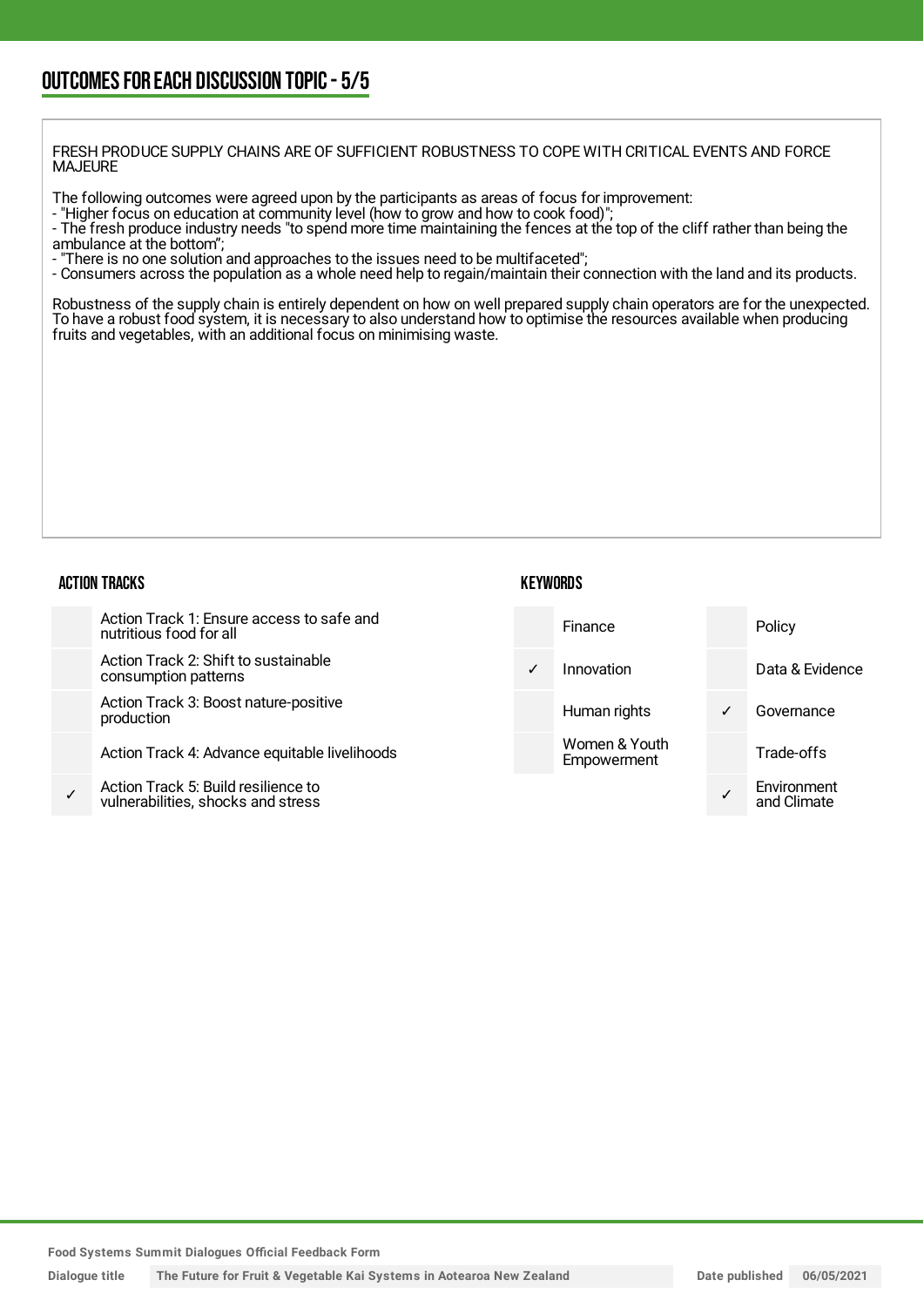## AREAS OF DIVERGENCE

The following areas of divergence were identified during the Dialogue:

- Industry and the public have different perceptions of the fresh produce industry resource usage of land, water, and related materials.

- The level of research needed to identify consumer knowledge gaps about the industry, and consumer perceptions of how the industry can maintain sustainability.

- How to reach kiwi palates/taste buds (especially due to today's easily accessible high fat, salt and sugary foods).

- The creation of 'how to' communications for using fruits and vegetables in meals.

- How to address the potential reality where enhanced technology could displace the human workforce and how can we mitigate the loss of employment and loss of connection to food production from the land.

- How we focus education, in ensuring our people, such as our rangitahi (the future generations), are able to gain access to advanced skillsets, so that they can be employed in the technology element of the industry, rather than in the lower-skilled, lower paid positions.

#### ACTION TRACKS

| KEYWORDS |  |
|----------|--|
|----------|--|

| Action Track 1: Ensure access to safe and<br>nutritious food for all | <b>Finance</b>               |              | Policy          |
|----------------------------------------------------------------------|------------------------------|--------------|-----------------|
| Action Track 2: Shift to sustainable<br>consumption patterns         | Innovation                   | $\checkmark$ | Data & Evidence |
| Action Track 3: Boost nature-positive<br>production                  | Human rights                 | $\checkmark$ | Governance      |
| Action Track 4: Advance equitable livelihoods                        | Women & Youth<br>Empowerment |              | Trade-offs      |

✓ Action Track 5: Build resilience to vulnerabilities, shocks and stress

**Food Systems Summit Dialogues Official Feedback Form**

Dialogue title The Future for Fruit & Vegetable Kai Systems in Aotearoa New Zealand Date Date published 06/05/2021

✓

Environment and Climate